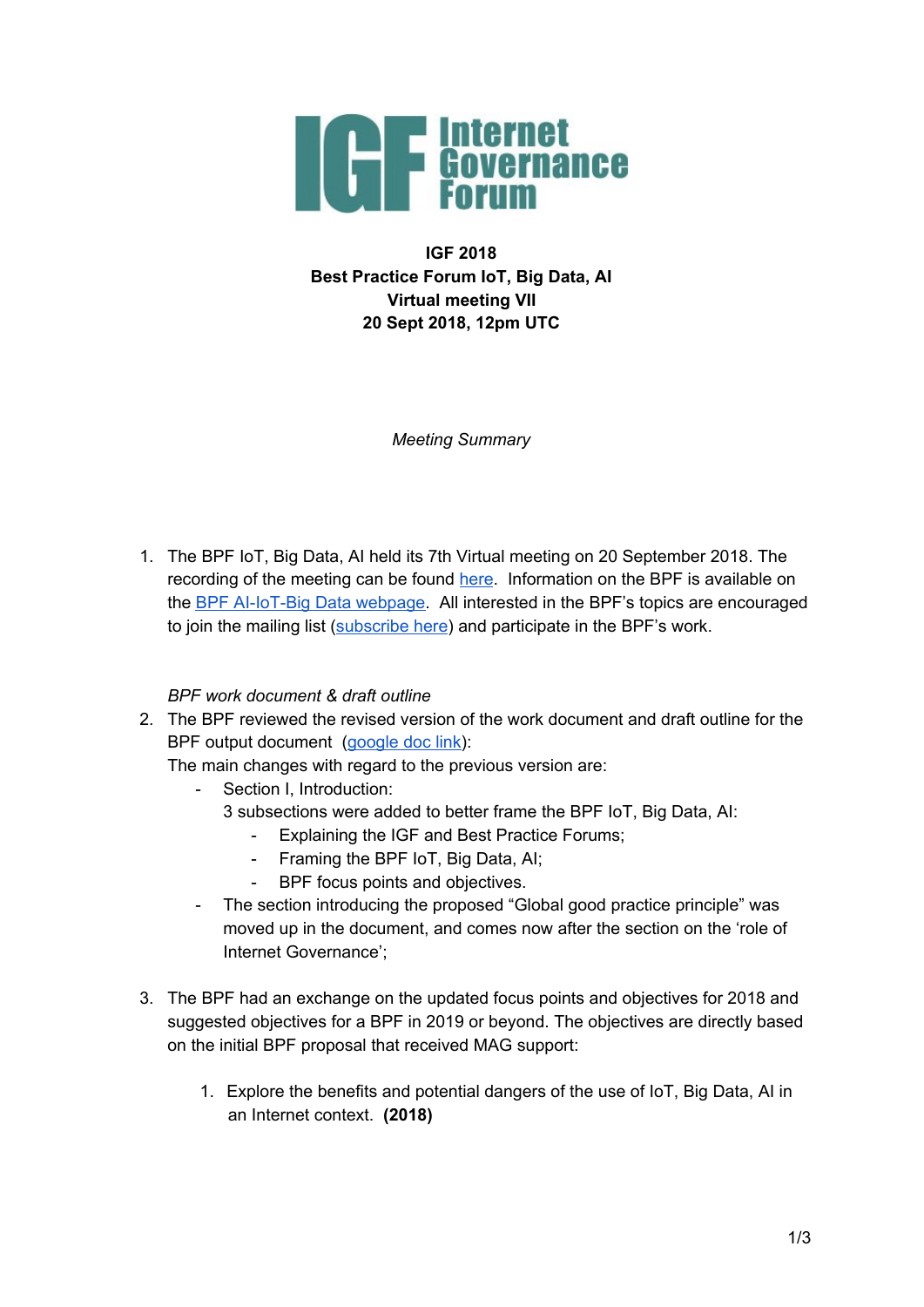- 2. Identify existing platforms and communication mechanisms for stakeholder discussion on issues related to the use of IoT, Big Data, AI and the Internet; **(2018)**
- 3. Collect examples and best practices of how stakeholder cooperation can help to mediate common problems and issues and stimulate the use of IoT, Big Data, AI and the Internet to the benefit of all; **(2018)**
- 4. Identify how IoT, Big Data, AI can be used to reach SDG objectives; **(2019)**
- 5. Activate a network with the main existing working group on IoT, Big Data, AI (ICANN, RIRs, IETF, ITU, AgID, OECD, IEEE, etc.) to share results and best practices; **(2019)**
- 6. Identify the impacts on policies and regulations, policy making, as well as budget implications for governments (computing power, bandwidth, technical capacity) of the application of IoT, Big Data, AI; **(2019)**
- 7. Start a discussion with stakeholders to define their roles and responsibilities and explore if it there is ground for global common policy recommendations as outcome of the BPF. **(2018 & 2019)**
- 4. Participants suggested additional issues for the BPF to cover:
	- Identify the challenges of the explainability of AI and automated systems so as to prepare for the liability and data protection challenges arising from AI,  $I$ oT and Big Data<sup>1</sup>.
- 5. It was suggested that the BPF document should include a section on next steps, including a potential work program for a follow up BPF.

## *Outreach*

6. As discussed at the previous call, organisers of relevant workshops and forums will be invited to contribute on the draft document.

## *BPF workshop at the IGF: Brainstorming*

- 7. The 90min BPF IoT, Big Data, AI workshop is scheduled for Wednesday 14 November at 11:50-13:20 local time.
- 8. It was reminded that the BPF output is only finalised after the IGF meeting, so that the workshop can be used to generate additional input and enrich the document ((workshop is not only a presentation of the output document).

<sup>1</sup> See: <https://vous.ai/FABRICS-Emerging-AI-Readiness-Comninos-Konzett-First-Edition-2018-LQ.pdf> , https://digitalguardian.com/blog/what-hipaa-compliance